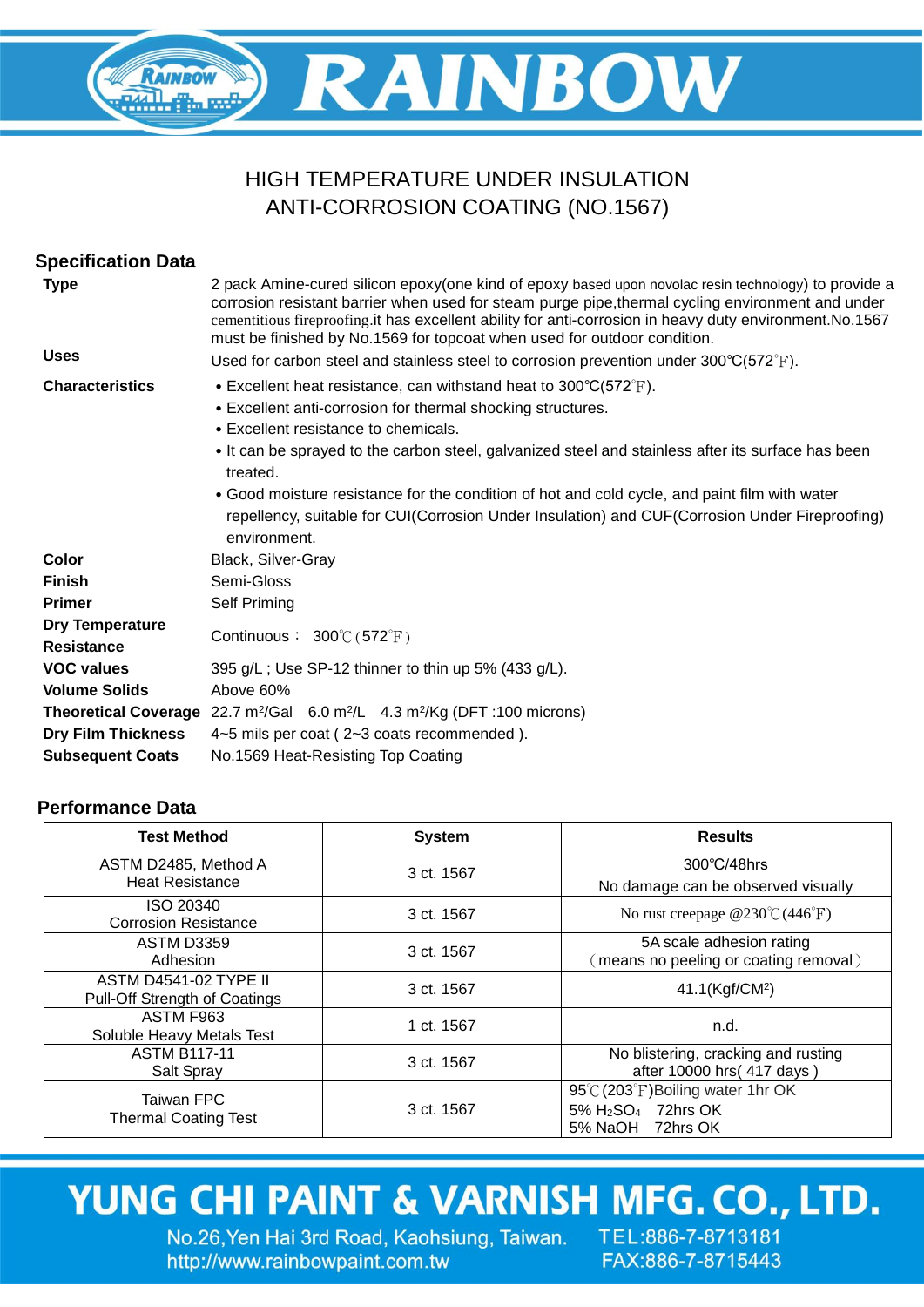

Petroleum 72hrs OK

Test reports and additional data available upon written request.

#### **Certification**

- ˙Taiwan Formosa Plastics Thermal Coating Test( SGS Taiwan Ltd. )
- ˙Taiwan Formosa Plastics CUI Specification test(PolyLab LLC)
- ˙Taiwan Formosa Plastics Specification FGES-T-UPA12 ( CSI-22 CSP-04 SSP-04 CHP-01 SHP-01)

#### **Application Instruction**

- ˙Surface preparation
- **General** Remove dirt, dust, oil and all other contaminants that could interfere with adhesion of the coating. Surfaces must be clean and dry. Moisture, grease, sludge, dust, corrosive salt must be thoroughly cleaned from substrate.
	- Steel Surface preparation standards can be used SSPC-SP10 \ Sa2 1/2 (ISO 8501-1:2007) or hand rusting to SIS St3.The galvanized or stainless steel must be sand blasted to SIS Sa1 before application. Roughness for structure of carbon steel requires for 45~60 microns, for stainless and galvanized steel surface is above 25 microns.

#### ˙Mixing & Thinning

| Mixing              | Mix base and hardener according to the mixing ratio and stir thoroughly. |
|---------------------|--------------------------------------------------------------------------|
| Thinning            | Use Epoxy Thinner (SP-12) to thin up 5-10%                               |
| <b>Mixing Ratio</b> | Base: Hardener = $92:8$ (by weight)                                      |

**Pot life** 4 hours at 77 ℉ (mixture, 25℃)

#### ˙Equipment

| <b>Spray</b>       | Add thinner to base and stir thoroughly, then add hardener. Wet film should be below 200 microns for                                                             |
|--------------------|------------------------------------------------------------------------------------------------------------------------------------------------------------------|
| <b>Application</b> | one coat spray to avoid sagging. Viscosity may higher while add hardener, please keep stirring for                                                               |
|                    | few minutes. The paint film must be cured for 7 days in room temperature before service, It show<br>no cracking heating to 300°C from room temperature directly. |

| <b>Airless</b><br><b>Spray</b> | Pump ratio: 45:1 or greater<br>Tip size: 0.025"~0.029"<br>Output PSI: 2500~4000 PSI |  |
|--------------------------------|-------------------------------------------------------------------------------------|--|
|                                |                                                                                     |  |

**Brush Roller** Application by brush is recommended for small areas only. Multiple coats may be required to achieve specified film thickness. Application by roller is recommended for small areas only. Multiple coats may be required to achieve specified film thickness.

#### ˙Environment conditions

| <b>Condition</b> | Coating                           | <b>Surface</b>                   | Environment                       | <b>Humidity</b> |
|------------------|-----------------------------------|----------------------------------|-----------------------------------|-----------------|
| <b>Minimum</b>   | $10^{\circ}$ C (50 $^{\circ}$ F)  | $10^{\circ}$ C (50 $^{\circ}$ F) | $10^{\circ}$ C (50 $^{\circ}$ F)  | 30%             |
| Maximum          | $45^{\circ}$ C (113 $^{\circ}$ F) | $60^{\circ}C(140^{\circ}F)$      | $45^{\circ}$ C (113 $^{\circ}$ F) | 85%             |

Industry standards are for substrate temperatures to be 3℃(5℉) above the dew point . the product simply requires the substrate temperature to be above the dew point.

# YUNG CHI PAINT & VARNISH MFG. CO., LTD.

No.26, Yen Hai 3rd Road, Kaohsiung, Taiwan. TEL:886-7-8713181 http://www.rainbowpaint.com.tw

FAX:886-7-8715443